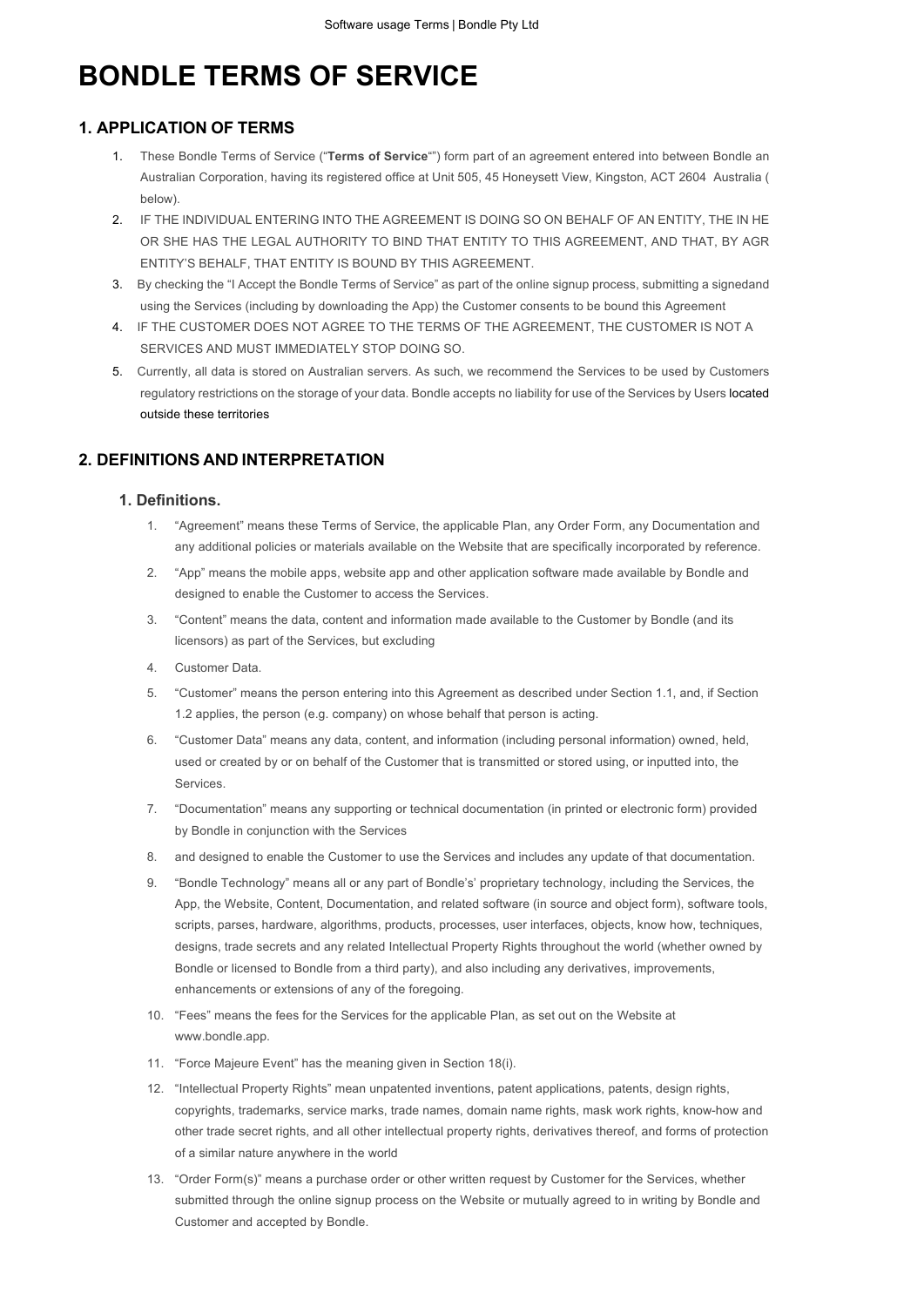#### Software usage Terms | Bondle Pty Ltd

- 14. "Personal Information" means information about an identified individual or an individual who is reasonably identifiable.
- 15. "Plan" means the subscription plan selected by Customer during the online sign-up process or specified in an Order Form, and as further detailed on the Website at www.bondle.app;
- 16. "Services" mean the hosted data integration, aggregation and reporting capabilities specified in the Plan selected by the Customer or the applicable Order Form, as may be described in more detail on the Website
- 17. "User" means a person Customer authorizes to use the Services in accordance with Section7(b).
- 18. "User License" has the meaning given in Section 7(b).
- 19. "Website" means the internet site at www.bondle.app,or such other site notified to Customer by Bondle.

#### 2. Interpretation. in this Agreement:

- 1. section and other headings are for ease of reference only and do not affect its interpretation;
- 2. words in the singular include the plural and vice versa.
- 3. a reference to a party includes that party's permitted assigns;
- 4. a reference to a party's personnel includes that party's officers, employees, contractors, and agents, but a reference to Customer's personnel does not include Bondle;
- 5. including and similar words do not imply any limit; and
- 6. a reference to a statute or laws includes regulations, orders, notices, and mandatory codes made under or in connection with that statute or law, and all amendments, replacements or other changes to any of them.

#### **3. PURPOSE**

- 1. Purpose. While the Services have been designed to enable Customer and its Users to upload, edit, share and track Customer Data, including to enable Customer and its Users to enter into agreements directly with other Bondle users, Bondle is not a provider of audit, financial or legal services, or regulated services of any kind. Customer is solely responsible for ensuring that Customer meets any statutory or other legal obligations it may have and that Customer's use of the Services will meet its needs, including that any agreement entered into complies with any legal formalities for validity and enforcement.
- 2. Electronic Assent. Subject to Section 3.1, Customer's use of the Services includes the ability to enter into agreements and make purchases electronically. Customer therefore acknowledges that, to the extent permitted at law, electronic assent constitutes formal acceptance of the agreement for each electronic purchase or transaction entered into by customer.

#### **4. TRIAL ACCOUNTS**

- 1. Restrictions on Use. If Customer is granted a free evaluation or trial account for any period of time ("Evaluation Period"), Customer may access and use the Services during any such Evaluation Period, subject to the terms of this Agreement, and for the limited purpose of evaluating whether Customer wishes to purchase the Services on a non-evaluation basis. Customer may not use the Services during the Evaluation Period for any other purposes, including but not limited to competitive analysis, benchmarking, commercial, professional, or for-profit purposes. Evaluation Periods are offered only on a per Customer basis and shall not be offered or available for multiple Users of a single Customer.
- 2. No Fees. No Fees are payable for the right to access and use the Services during the Evaluation Period.
- 3. As Is Basis. The Services are provided on an as is basis, and, despite any other provision in this Agreement, all conditions, warranties, guarantees and indemnities in relation to the Services are excluded by Bondle to the maximum extent permitted by law.
- 4. Duration. Unless otherwise specified by Bondle, Evaluation Periods shall expire fourteen (14) days after the date on which the Evaluation Period is activated, and Customer is granted access to the Services.
- 5. Termination. Bondle may terminate any Evaluation Period upon notice to Customer at any time without liability of any kind.
- 6. Use of Services Following Termination or Expiry. Customer's rights to access and use the Services for free will end at the end of the Evaluation Period. Customer must purchase rights to access and use the Services under a paid Plan if Customer wishes to access and use the Services following termination or expiry of an Evaluation Period.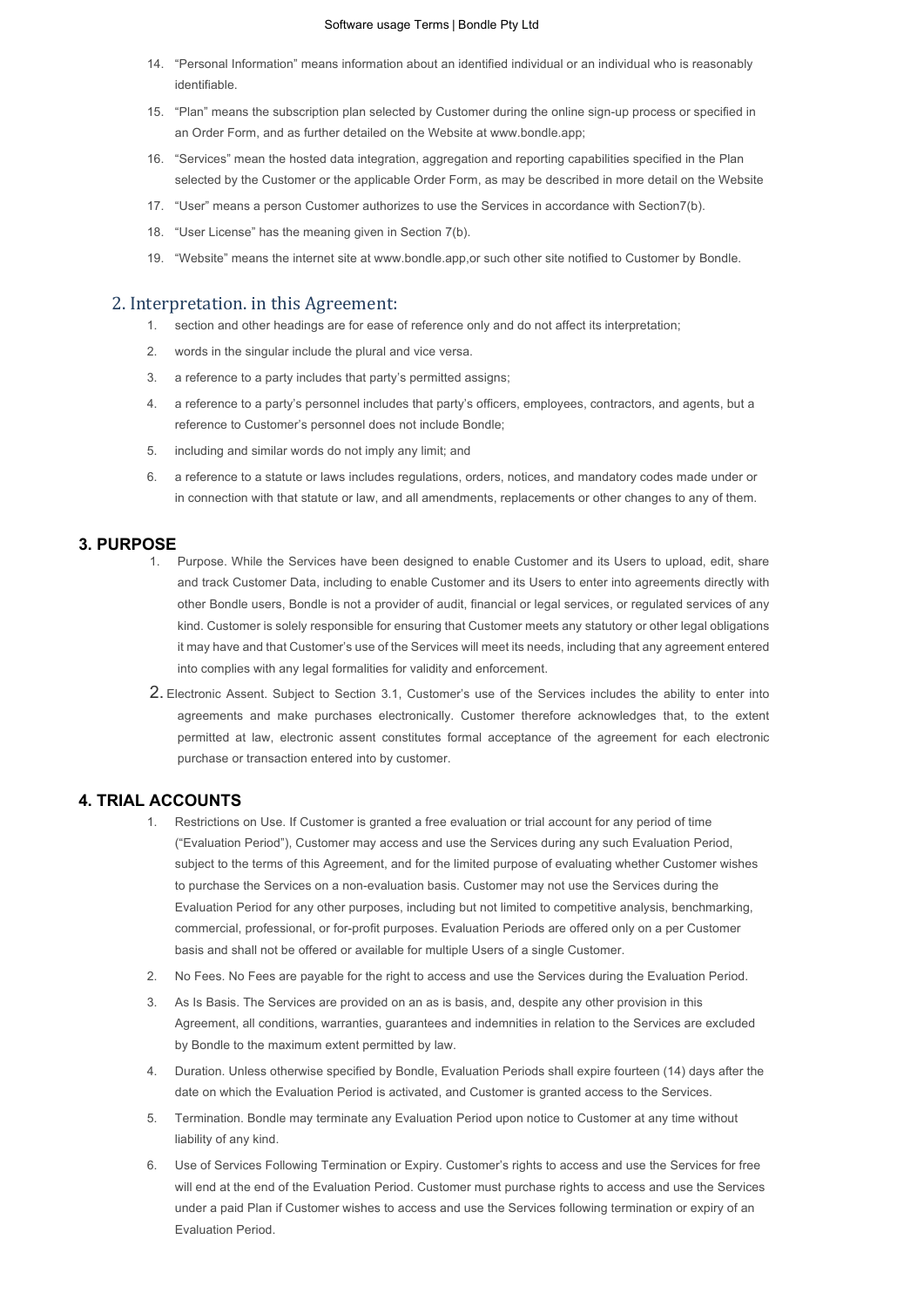#### Software usage Terms | Bondle Pty Ltd

- 7. No Obligation. Nothing in this Agreement requires: i) Customer, on termination or expiry of the Evaluation Period, to purchase access and use of the Services or any other service provided by Bondle; or ii) Bondle, on termination or expiry of the Evaluation Period, to provide Customer with access and use of the Services or any other service, unless Customer has purchased rights to access and use the Services under a paid Plan.
- 8. Remaining Terms. Except as varied in this Section 4, this Agreement applies to the Customer's access and use of the Services.

# **5. ACCESS RIGHTS AND RESTRICTIONS; ACCEPTABLE USE POLIC**

- 1. Right to Access and Use Services. Subject to the terms and conditions of this Agreement, Bondle hereby grants Customer a non-exclusive, non-sublicensable, non-transferable, worldwide right to use the Services, solely for Customer's own internal business purposes. All rights not expressly granted to Customer are reserved by Bondle and its licensors, as applicable.
- 2. Access Restrictions. Customer shall not, and shall not allow any other person (including its Users) to:
	- a. decompile, disassemble, or otherwise reverse engineer the Bondle Technology, or reconstruct or discover any source code, underlying ideas, algorithms, file formats or programming interfaces of the Bondle Technology, except to the extent expressly permitted at law which cannot be excluded or modified by this Agreement;
	- b. distribute, sell, sublicense, transfer, rent, lease or use the Bondle Technology (or any portion thereof) for time sharing, hosting, service provider or like purposes, except as expressly permitted under this Agreement;
	- c. remove any trade marks, product identification, proprietary, copyright or other notices contained in or used in connection with the Bondle Technology;
	- d. modify any part of the Bondle Technology, create a derivative work of any part of the Bondle Technology or incorporate the Bondle Technology into or with other software, except to the extent expressly authorized in this Agreement or otherwise in writing by Bondle; or
	- e. access the Website and the Services via any method other than via standard web browsers. Other methods include scraping, deep-linking, harvesting, data mining, use of a robot or spider, automation, or any similar data gathering, extraction or monitoring method.
- 3. Acceptable Use Policy: This Acceptable Use Policy ("AUP") is intended to protect the Services, employees and customers of Bondle, and the Internet community as a whole, from improper, inappropriate, abusive or illegal activity. When using the Services, Customer is required to comply with this AUP at all times. Customer acknowledges and agrees that it will be responsible for violations of this AUP, including any violation by Customer's Users.
	- a. Customer will not use the Bondle Technology or any data or information that is accessed or delivered through or derived therefrom to take any action, or assist others in taking any action that:
		- i. infringes any copyright, trademark, trade secret, patent or other intellectual property right;
		- ii. constitutes a threat made against, or is potentially harmful or harassing to, any person or organization;
		- iii. violates any applicable laws including export control laws or regulations;
		- iv. is obscene, pornographic, indecent, or defamatory;
		- v. constitutes an attempt to deceive or defraud others;
		- vi. constitutes unauthorized or unsolicited transmission of advertising, junk or bulk email, or other form of unauthorized solicitation or spam;
		- vii. sends or stores material containing software viruses, worms, Trojan horses or other harmful computer code files, scripts, agents or programs; or
		- viii. interferes with or disrupts the integrity, security or performance of the Services or data contained therein.
	- b. Customer must not, and must not permit any other person to, place an unreasonable burden on, or transmit an unreasonably large volume of Customer Data using, the Services.
	- c. Customer must perform any obligations (including contractual obligations) that it owes to any other Bondle user in connection with Customer's use of the Services.
	- d. Bondle reserves the right to immediately deny access to the Services and/or terminate this Agreement in the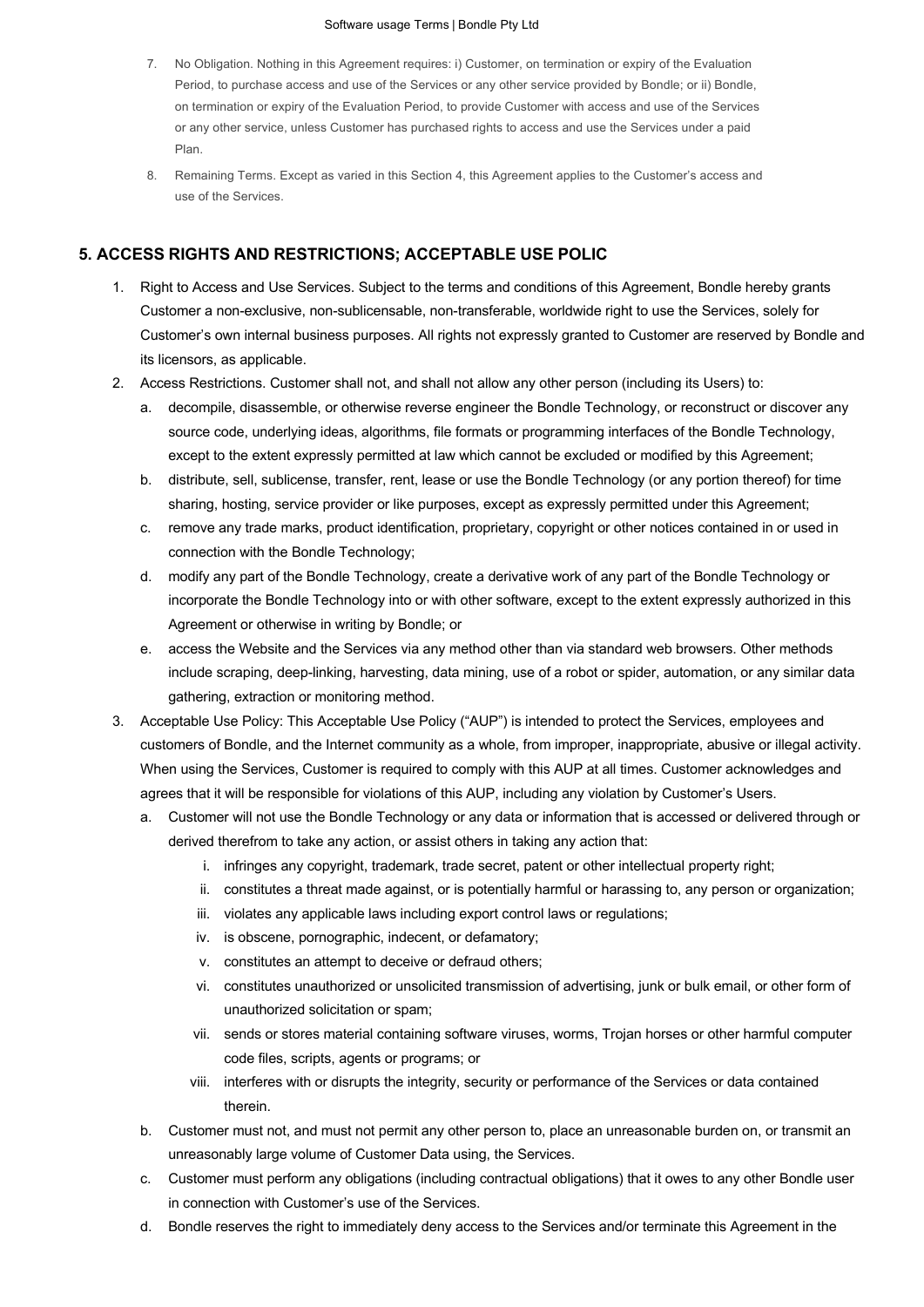event Customer violates any of the restrictions or policies set forth in this Section 5.

- e. Bondle reserves the right to cooperate with appropriate law enforcement and other governmental agencies and other parties involved in investigating claims of illegal or inappropriate activity, and shall have no liability to Customer or any third party for any actions taken in connection with such cooperation.
- f. Customer and its Users must provide reasonable assistance to Bondle and appropriate law enforcement and other governmental agencies and other parties in any such investigations as needed.
- 4. Additional Restrictions. Customer may not access the Services for purposes of monitoring the Services' availability, performance or functionality, or for any other benchmarking or competitive purpose. Customer may not publicly disseminate performance information or analysis (including, without limitation, benchmarks) unless Bondle provides prior written consent. Direct competitors of Bondle may only access or use the Services upon the prior written consent of Bondle.
- 5. Users. Customer must ensure that its personnel, including Users, are aware of and comply with obligations equivalent to the obligations of the Customer under this Agreement. A breach of those obligations by the Customer's personnel or its Users is deemed to be a breach of this Agreement by the Customer.

## **6. APPS**

.

- 1. Customer acknowledges that the installation, access and use of the App is:
	- a. in the case of an iOS App (i.e. an App for use with iPhones, iPads and other Apple devices) made available via the Apple App Store:
		- i. licensed to the App user on the terms set out in Apple's standard licensed application end user licence agreement (available at http://www.apple.com/legal/internet-services/itunes/us/terms.html);
		- ii. despite anything else in this Agreement, limited as set out in the usage rules in Apple's App Store Terms of Service (available at http://www.apple.com/legal/internet-services/itunes/us/terms.html);
		- iii. and governed by an agreement (as above) concluded between Bondle and the App user only, and not with Apple; and
	- b. in the case of an App for Android devices made available via Google Play, additionally subject to the Google Play Terms of Service (available at https://www.google.com/mobile/android/market-tos.html).
- 2. Bondle, not Apple or Google, is solely responsible for the App and the content of the App, and for addressing any claims by the App user or any third party relating to the App or the App user's possession and/or use of the App, including, but not limited to:
	- a. product liability claims;
	- b. any claim that the App fails to conform to any applicable legal or regulatory requirement;
	- c. claims arising under consumer protection or similar legislation; and
	- d. investigation, defense, settlement and discharge of any third party claim that the App or the App user's possession and use of the App infringes that third party's Intellectual Property Rights.
- 3. Questions, complaints or claims with respect to the App should be directed to: Bondle Australia Pty. Ltd. Unit 505, 45 Honeysett View Kingston, ACT 2604, Australia or support@bondle.app

# **7. SERVICES**

- 1. General. Bondle shall provide only those Services that are set out in the applicable Plan or Order Form. Unless amended in accordance with this Agreement, modification or customization of the Services for Customer is not contemplated by this Agreement. The Services are provided to Customer on a non-exclusive basis. Nothing in this Agreement prevents Bondle from providing services the same as or similar to the Services to any other person.
- 2. User Licenses. Customer may request that any member of its personnel be an authorized user of the Services, provided Customer complies with any User License restrictions set out in the applicable Plan. Bondle will grant Customer access to the Services by providing Customer's User(s) with the requisite log-in credentials and passwords
	- a. ("User Licenses"). Customer must provide Bondle with any requested User information. Once Bondle has provided that person with a User License, that person is authorized to access and use the Services in accordance with this Agreement. For each such User License, one User shall be granted access to the Services,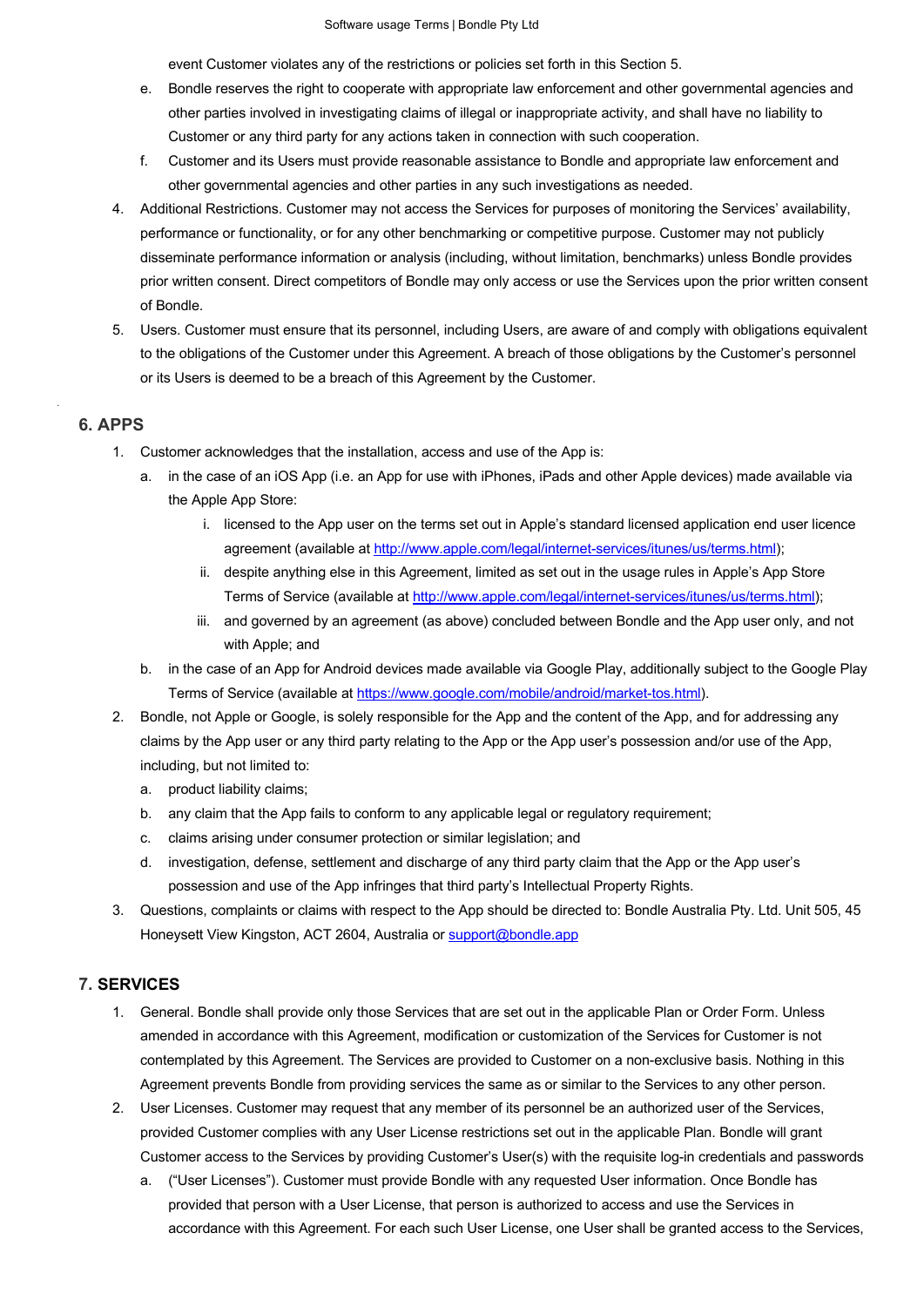and User Licenses may not be shared or used by more than one unique User.

- 3. Upgrade of Plans. Customer may request an upgrade of its Plan by completing the online process on the Website or submitting a subsequent Order Form. On acceptance by Bondle, the new Plan will be deemed to be the Plan under this Agreement. The fees for the new Plan will be the then current fees set out on the Website at [www.bondle.app] and deemed to be the Fees under this Agreement. The new Plan will take effect as soon as practical following Bondle's acceptance of the request.
- 4. Bondle will use reasonable efforts to ensure the Services are available on a 24/7 basis. However, it is possible that on occasion the Services may be unavailable to permit maintenance or other development activity to take place, or in the event of a Force Majeure Event. Bondle will use reasonable efforts to notify Customer in advance of details of any planned unavailability.
- 5. Third party features and sites.
- 6. Through the use of web services and APIs, the Services interoperate with a range of third-party service features. Bondle does not make any warranty or representation on the availability of those features. Without limiting the previous sentence, if a third-party feature provider ceases to provide that feature or ceases to make that feature available on reasonable terms, Bondle may cease to make available that feature to Customer. To avoid doubt, if Bondle exercises its right to cease the availability of a third-party feature, Customer is not entitled to any refund, discount or other compensation.
- 7. Customer acknowledges that the Services may link to third party websites or feeds that are connected or relevant to the Services. Any link from the Services does not imply on the part of Bondle any endorsement, approval, or recommendation of, or responsibility for, those websites or feeds or their content or operators. To the maximum extent permitted by law, Bondle excludes all responsibility or liability for those websites or feeds.

#### **8. CUSTOMER RESPONSIBILITIES**

- 1. Customer Warranty. Customer represents and warrants that (i) it has the full corporate right, power and authority to enter into this Agreement, (ii) the execution of this Agreement and the performance of its obligations and duties hereunder do not and will not violate any agreement to which it is a party or by which it is bound, and (iii) Customer has not falsely identified itself, nor provided any false information to gain access to the Services.
- 2. Compliance with Law. In connection with the subject matter of this Agreement, Customer agrees to comply with all applicable local, state, federal, and, as applicable to Customer, foreign laws, treaties and regulations.
- 3. Passwords; Account Activities. Upon registration, Customer will create one or more passwords and/or log-in credentials in order to access the Services, and it shall be Customer's responsibility to keep all such passwords and/or log-in credentials protected and confidential. Customer is solely responsible and liable for any and all activities, whether authorized by Customer or not, that occur under Customer's User accounts, including activities resulting from any failure by Customer to maintain the confidentiality of such passwords and/or log-in credentials.
- 4. Notification. shall (i) notify Bondle immediately of any unauthorized use of any password, User account or any other known or suspected breach of security,
- 5. and (ii) use reasonable efforts to immediately stop any unauthorized copying or distribution of Bondle Technology that is known or suspected by Customer or Customer's Users.
- 6. Third party data feed.
	- a. The Services may enable data feeds to be obtained from certain third-party services. Bondle may require Customer's login and password access for those third-party services for this purpose.
	- b. Customer:
		- i. must ensure that Customer is entitled to provide Bondle with the rights and permissions set out in this Section 8, without any fees being payable by Bondle;
		- ii. authorizes Bondle to access Customer's account with the third-party service using the information provided by Customer, and to access and retrieve any data or information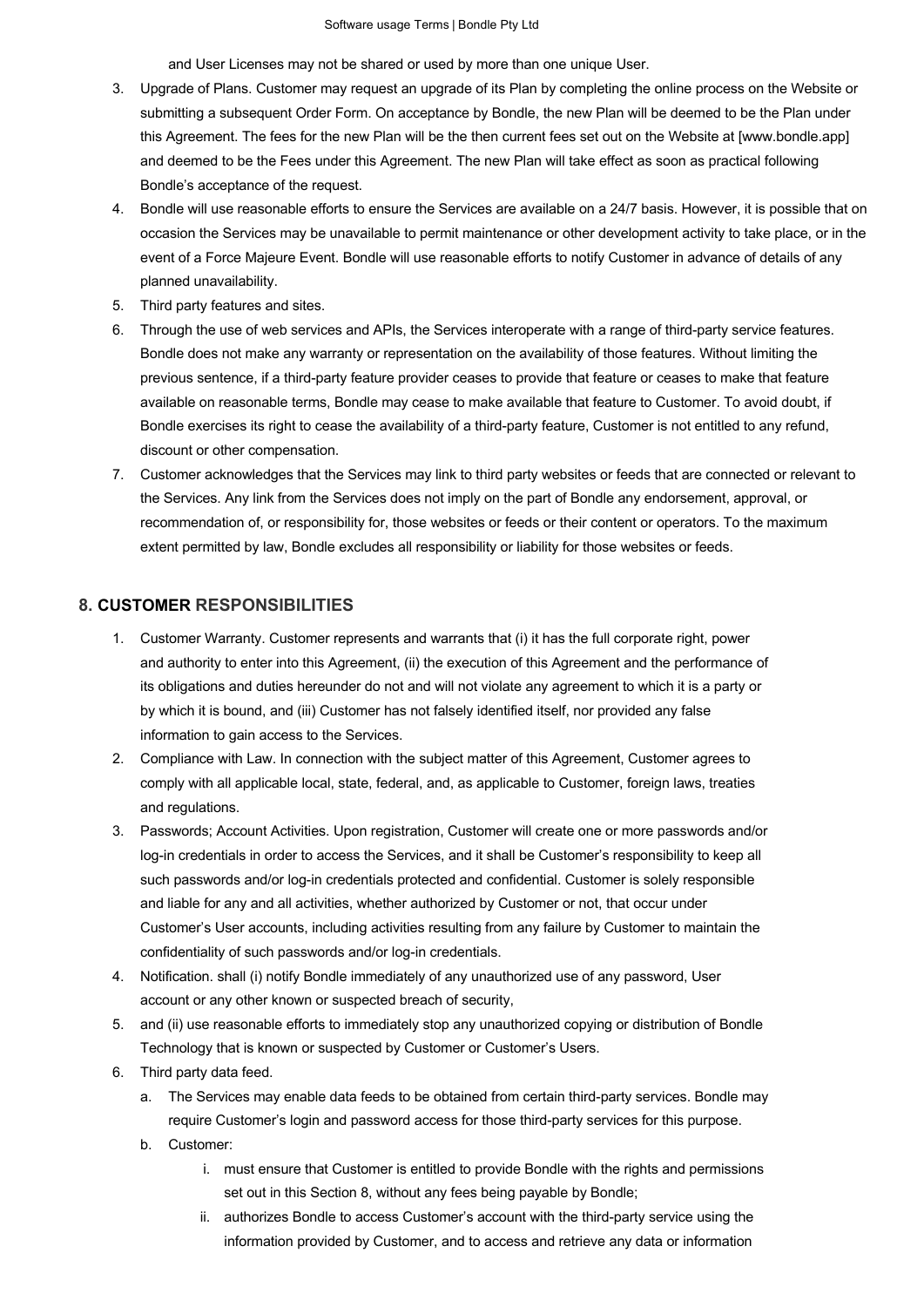held in Customer's account on an ongoing basis, unless and until Customer disables the data feed;

- iii. acknowledges that Bondle will be unable to access Customer's account or obtain the data feed unless Customer's login and password information is complete, accurate and current;
- iv. may disable data feed on giving Bondle reasonable notice or via any process provided by the relevant third-party service provider; and
- v. acknowledges that in accessing and retrieving information from third party services under this Section 8, Bondle is acting as Customer's agent and not as the agent of any third-party service provider.
- 7. Interactions with other Bondle users.
	- a. Customer acknowledges that any interaction between Customer and any other Bondle user, including any contractual relationship entered into using the Services, is a matter directly between Customer and that other user. Bondle is not a party to that interaction or that contractual relationship. Bondle does not undertake to monitor or verify in any way Bondle users or customer data transmitted or stored using or inputted into the Services, including to verify the accuracy or suitability of any customer data, or the suitability of any person for any purpose.
	- b. Customer must use all reasonable attempts to resolve disputes with any other Bondle user directly with that other user.

#### **10. CUSTOMER DATA**

- 1. **Customer Data**. Bondle does not own and shall not be responsible for Customer Data. Customer shall have sole responsibility for the accuracy, quality, integrity, legality, reliability, appropriateness, and intellectual property ownership or right to use all Customer Data. Bondle shall not be responsible or liable for the usage of Customer Data in relating to the delivery of Services under this Agreement, and Bondle reserves the right to update or revise its general policies and procedures related to handling of Customer Data under this Agreement.
- 2. **Personal Information**. Customer acknowledges and agrees that to the extent Customer Data contains Personal Information, in collecting, using, holding and processing that information through the Services, Bondle is acting as Customer's agent for the purposes of applicable privacy laws. Customer must obtain all necessary consents from the relevant individual to enable Bondle to collect, use, hold and process that information in accordance with this Agreement.
- 3. Customer acknowledges that Bondle may require access to the Customer Data to exercise its rights and perform its obligations under this Agreement, and that (subject to Section13) Bondle may authorise a member or members of its personnel to access the Customer Data for this purpose. Customer must arrange all consent and approvals that are necessary for Bondle to access the Customer Data as described in this Section 9(a).
- 4. **Back-ups**. Bondle takes standard industry measures to back up all Customer data stored using the Services, but Customer must keep separate back-up copies of all Customer Data uploaded by Customer into the Services.
- 5. **Storage**. Customer acknowledges and agrees that Bondle may store Customer Data (including any Personal Information) in a selected location as follows:
	- a. Where Bondle offers Customer a choice of location, Bondle will store Customer Data in the selected location.
	- b. Where Section 9(e)(i) does not apply, Bondle will store Customer Data in a location automatically selected by Bondle based on Customer's stated location. Bondle currently stores Customer Data in secure servers of its trusted service providers in Australia.
- 6. While Bondle takes reasonable steps to ensure that any Personal Information transferred to a location outside Customer's stated location is given a comparable level of legal protection to that in the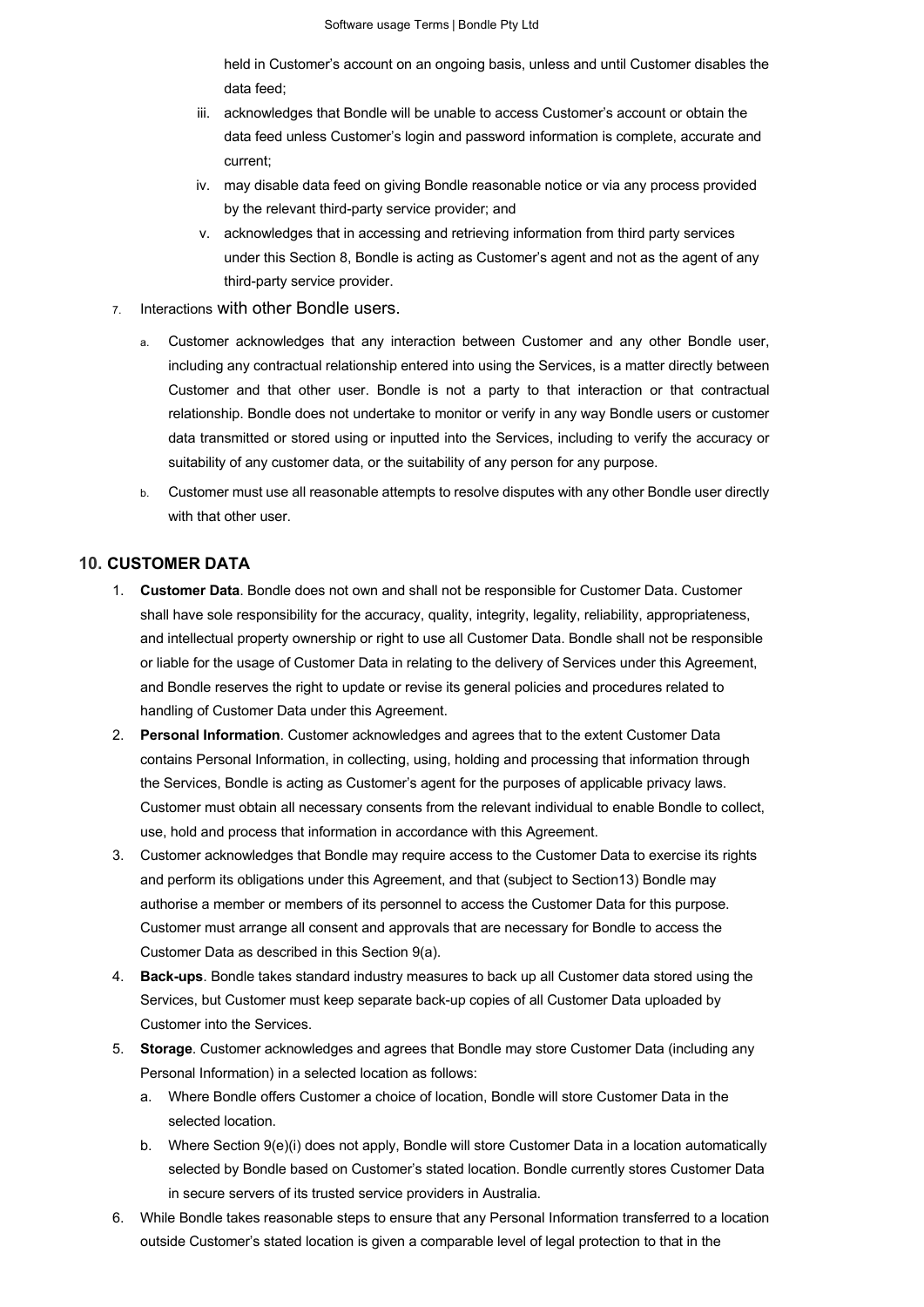Customer's stated location, Customer must ensure that its use of the Services (including the transfer of any Personal Information internationally or domestically) complies with all privacy laws applicable to Customer's location and operations.

7. **Third Party Service Providers**. Bondle relies on third party service providers (including Amazon Web Services in Australia) who may store Personal Information in different locations. Those thirdparty service providers collect, use, disclose and protect data (including Personal Information) in accordance with the terms of their own data protection and privacy policies. Customer acknowledges and agrees that it must review any such third party's data protection and privacy policy and satisfy itself that those policies meet Customer's requirements. Amazon Web Services' data protection and privacy policies can be located at https://aws.amazon.com/compliance/.

#### **11. COOKIES AND MONITORING USAGE**

- 1. Bondle collects technical information whenever Bondle users use the Website or the Services, including information about the way users use and interact with the Website and the Services and metadata connected with Customer Data. Bondle uses industry standard tracking technologies to collect this information including cookies and other means. Cookies are alphanumeric identifiers that are transferred to the user's computer hard drive to enable Bondle' systems to recognise the user's browser. Users can disable cookies (and other means) by changing the settings on the user's browser. However, on disabling cookies (or other means), the user may not be able to use all the functions of the Website and the Services.
- 2. Bondle uses the technical information it collects to have a better understanding of the way users use the Website and Services, and to monitor, maintain and improve the Website and Services.

#### **12.OWNERSHIP**

- 1. **Bondle Property**. Except for the rights expressly granted in this Agreement, Bondle (and its suppliers or licensors, where applicable) does not transfer to Customer any Bondle Technology, and all right, title and interest, including without limitation, all patents, copyright, trademark, trade secret and other intellectual property rights, in and to Bondle Technology (or any underlying technology or content) is and will remain solely with Bondle. Customer acknowledges that it is obtaining only limited rights of access to the Services in accordance with this Agreement and that irrespective of any use of the words "purchase", "sale", or like terms hereunder, no ownership rights are being conveyed to Customer under this Agreement or otherwise. The Bondle name, logo, Bondle and product names associated with the Services are trademarks of Bondle or its affiliates, and no right or license is granted to Customer to use the foregoing.
- 2. In the event Customer elects, in connection with the Bondle Technology, to communicate to Bondle suggestions for improvement, ideas, enhancement requests, feedback, recommendations ("Feedback"), Bondle shall own all right, title and interest in and to the same, and Bondle shall be entitled to use the Feedback without restriction. Customer hereby irrevocably assigns all right, title and interest in and to the Feedback to Bondle and agrees to provide Bondle such assistance as Bondle may require to document, perfect and maintain Bondle' rights to the Feedback.
- 3. **Customer Property**. Except for the rights expressly granted in this Agreement, Customer does not transfer any right, title and interest in and to Customer Data to Bondle, and ownership of all of the same is and shall remain solely with Customer.
- 4. **Statistical Information.** Customer hereby acknowledges and agrees that Bondle may monitor Customer's use of the Services in order to (i) compile statistical and performance information related to the provision and operation of the Services and (ii) perform data aggregation of Customer Data to form anonymous statistical data sets or analyses ("**Statistical Information**"). Notwithstanding anything else in this Agreement or otherwise, Customer expressly grants Bondle the right to use Statistical Information or make Statistical Information publicly available (including for sales and marketing purposes), provided that any such Statistical Information does not incorporate any identifiable Customer Data or otherwise disclose any Confidential Information belonging to Customer. Bondle shall retain all right, title and interest, including but not limited to any applicable intellectual property rights, in Statistical Information.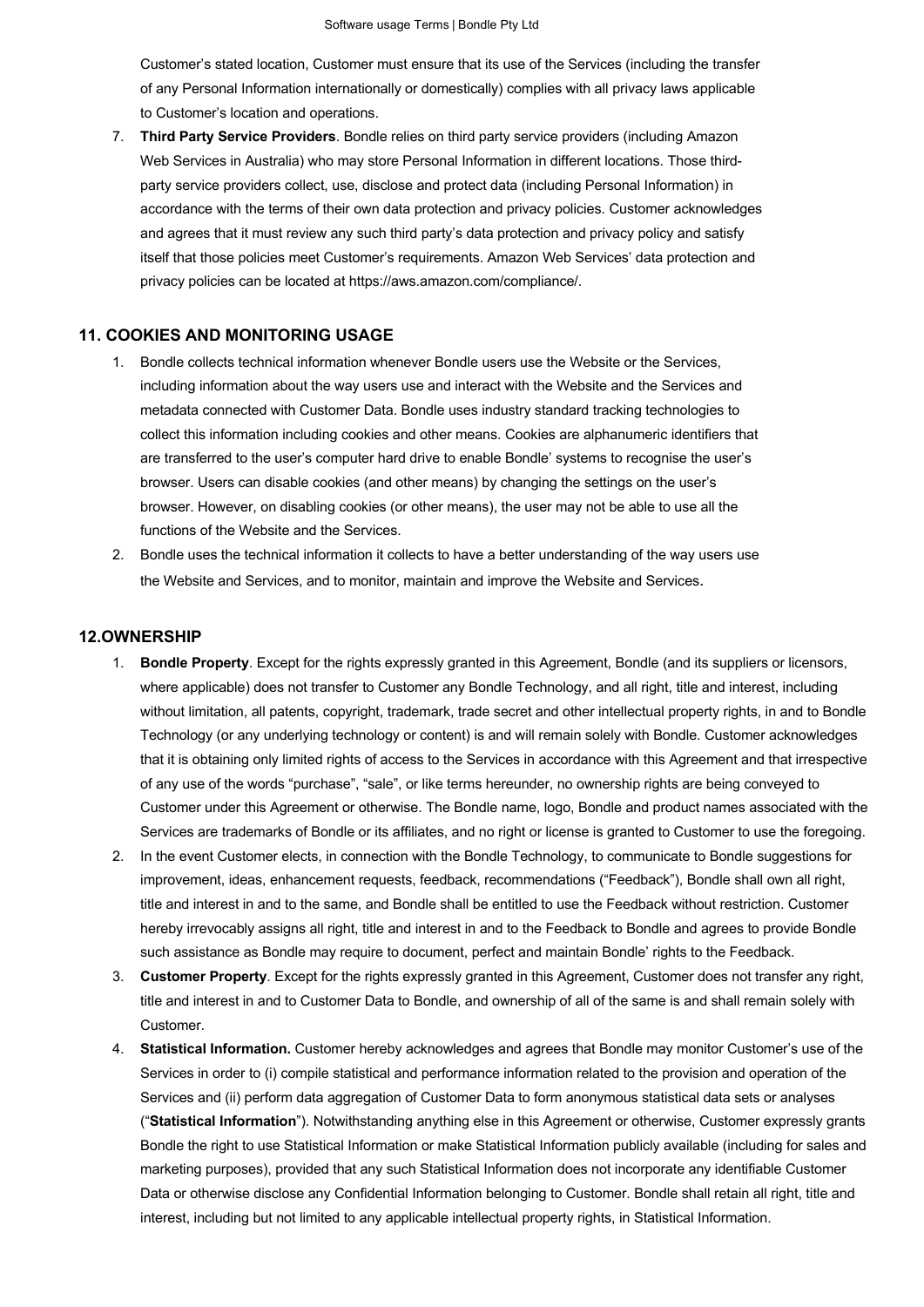#### **13. FEES AND BILLING**

- 1. In consideration for the provision of Services to Customer, Customer must pay all Fees due as set forth in the applicable Plan, without off-set or deduction of any kind. Unless otherwise agreed to by Bondle, all Fees will be billed in US dollars (USD), unless otherwise specified in the Plan. Fees are exclusive of all applicable taxes, which may be billed to the Customer in addition to the Fees. Customer shall be responsible for all taxes, withholdings, duties, and levies arising with the Services other than taxes based on Bondle' net income. Unless otherwise specified in this Agreement, all Fees are non-cancellable, and all amounts paid are non-refundable. Bondle reserves the right to modify the Fees or introduce new charges at any time, upon no less than thirty (30) days prior notice to Customer as required by Section 12(b) below. For the avoidance of doubt, all pricing terms are considered Confidential Information and shall be subject to the terms of Section 13.
- 2. Unless otherwise specified in an applicable Plan or Order Form, Bondle will invoice Customer for the applicable Fees per month, in advance of the provision of the Services, and payment of such Fees will be due immediately upon invoice. Late payments hereunder shall be subject to a penalty of 1.5% per month (or the maximum rate permitted by law, whichever is lower) on all delinquent amounts. If Bondle must initiate a collections process to recover Fees due and payable hereunder, Customer shall be responsible for all costs associated with such collection efforts.
- 3. Billing Information. Customer must provide Bondle with all required billing information as a condition to signing up for the Services. This information shall include: (i) a valid credit card or approved purchase order information, (ii) Customer's registered name, (iii) Customer's billing address, and (iv) Customer's authorized billing contact, including the name, telephone number and email address of such contact. Customer is responsible for keeping all billing information and other account information complete and up to date. If the billing information is incomplete, false or fraudulent, Bondle reserves the right to terminate access to the Services immediately on notice.

#### **14. CONFIDENTIAL INFORMATION**

- 1. **Treatment of Confidential Information**. Each party acknowledges that it will have access to certain information of the other party concerning the other party's business, business plans, customers, strategies, trade secrets, technology and any Intellectual Property related thereto, finances, assets, products and contracts, including the terms and conditions of this Agreement, and that all such information shall be deemed confidential, provided that it is identified as confidential at the time of disclosure or should be reasonably known by the receiving party to be confidential due to the nature of the information disclosed and the circumstances surrounding the disclosure ("**Confidential Information**"). For the avoidance of doubt, any Bondle Technology, Documentation, or technical information provided by Bondle, and performance information relating to the Services shall be deemed Confidential Information of Bondle without any marking or further designation. Each party agrees that it will not use in any way, for its own account or the account of any third party, except as expressly permitted by this Agreement, nor disclose to any third party (except as required by law or to that party's attorneys, accountants and other advisors, and (in the case of Bondle) members of its personnel, as reasonably necessary to carry out the purposes of this Agreement), any of the other party's Confidential Information and will take reasonable precautions to protect the confidentiality of such information.
- 2. The receiving party's nondisclosure obligation shall not apply to information which the receiving party can document: (i) was rightfully in its possession or known to it prior to receipt of the Confidential Information; (b) is or has become public knowledge through no fault of the receiving party; (c) is rightfully obtained by the receiving party from a third party without restriction and without breach of any confidentiality obligation; (d) is independently developed by employees of the receiving party; or (e) is required to be disclosed pursuant to a regulation, law or court order (but only to the minimum extent required to comply with such regulation or order and with advance notice to the disclosing party).
- 3. The receiving party acknowledges that disclosure of Confidential Information would cause substantial harm for which damages alone would not be a sufficient remedy, and therefore that upon any such disclosure by the receiving party the disclosing party shall be entitled to appropriate equitable relief in addition to whatever other remedies it might have at law.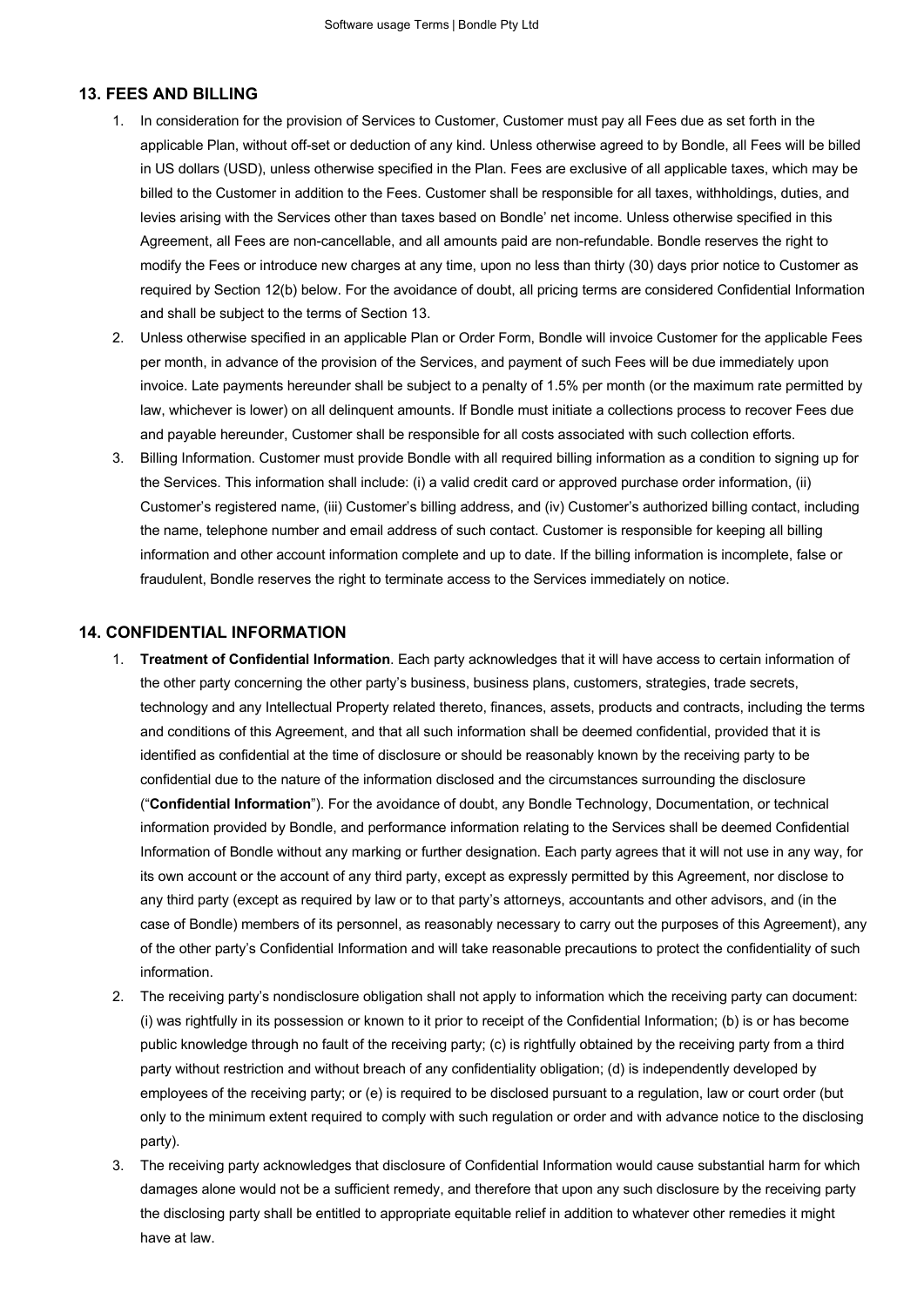# **15. WARRANTY; LIMITATION OF LIABILITY**

- 1. **Warranty**. Bondle warrants that the Services will conform in all material respects with their description and that the Services will be provided in a professional and workmanlike manner, consistent with applicable industry standards.
- 2. **Warranty Disclaimer**. EXCEPT AS EXPRESSLY PROVIDED IN THIS AGREEMENT, THE SERVICES AND ANY DATA AND INFORMATION THAT ARE ACCESSED OR DELIVERED THROUGH OR DERIVED THEREFROM ARE PROVIDED "AS IS", AND Bondle SHALL HAVE NO LIABILITY FOR ANY ERRORS OR OMISSIONS THEREIN OR ANY OTHER ASPECTS THEREOF. Bondle (AND ITS LICENSORS, WHERE APPLICABLE) MAKES NO REPRESENTATION, WARRANTY, OR GUARANTY AS TO THE RELIABILITY, TIMELINESS, QUALITY, SUITABILITY, ACCURACY OR COMPLETENESS OF THE SERVICES. NOR DOES Bondle (AND ITS LICENSORS, WHERE APPLICABLE) REPRESENT OR WARRANT THAT USE OF THE SERVICES WILL BE UNINTERRUPTED, ERROR-FREE, COMPLETELY SECURE OR OPERATE IN COMIBINATION WITH ANY OTHER HARDWARE, SOFTWARE, SYSTEM OR DATA. Bondle (AND ITS LICENSORS, WHERE APPLICABLE) HEREBY DISCLAIMS ALL OTHER REPRESENTATIONS AND WARRANTIES, EXPRESS OR IMPLIED, INCLUDING BUT NOT LIMITED TO ANY WARRANTIES OF MERCHANTABILITY, FITNESS FOR A PARTICULAR PURPOSE, TITLE AND NON-INFRINGEMENT TO THE MAXIMUM EXTENT PERMITTED BY APPLICABLE LAW.
- 3. **Internet Services Disclaimer.** THESERVICES MAY BE SUBJECT TO LIMITATIONS, DELAYS AND OTHER PROBLEMS INHERENT IN THE USE OF THE INTERNET AND ELECTRONIC COMMUNICATIONS. Bondle IS NOT RESPONSIBLE FOR ANY DELAYS, DELIVERY FAILURES, OR OTHER DAMAGE RESULTING FROM SUCH PROBLEMS.
- 4. **Remedy for Breach of Warranty**. Bondle' sole liability and Customer's exclusive remedy for any breach of warranty shall be, in Bondle' sole discretion, to use commercially reasonable efforts to provide Customer with an errorcorrection or work-around that corrects the breach. In the event an error-correction or work-around is not available, the parties may terminate this Agreement and Bondle shall refund any sums prepaid for the unused term, if any.
- 5. **LIMITATION OF LIABILITY.** IN NO EVENT WILL Bondle OR ITS OFFICERS, DIRECTORS, EMPLOYEES, AGENTS OR SUPPLIERS BE LIABLE IN CONNECTION WITH THIS AGREEMENT FOR ANY INCIDENTAL, INDIRECT, EXEMPLARY, PUNITIVE, SPECIAL OR CONSEQUENTIAL DAMAGES, OR FOR LOSS OF USE, LOSS OF BUSINESS, LOSS OF GOODWILL, LOSS OF DATA OR LOSS OF PROFITS, EVEN IF Bondle HAS BEEN ADVISED OF THE POSSIBILITY OF SUCH DAMAGES. IN NO EVENT WILL THE LIABILITY OF Bondle OR ITS OFFICERS, DIRECTORS, EMPLOYEES, AGENTS OR SUPPLIERS IN CONNECTION WITH THIS AGREEMENT EXCEED THE AMOUNTS PAID HEREUNDER BY CUSTOMER TO Bondle IN THE TWELVE (12) MONTHS IMMEDIATELY PRECEDING THE EVENT GIVING RISE TO SUCH LIABILITY. THE FOREGOING LIMITATIONS SHALL APPLY TO ALL CLAIMS, WHETHER ARISING FROM BREACH OF WARRANTY, BREACH OF CONTRACT, NEGLIGENCE, STRICT LIABILITY IN TORT OR ANY OTHER LEGAL THEORY, AND NOTWITHSTANDING THE FAILURE OF ESSENTIAL PURPOSE OF ANY LIMITED REMEDY.
- 6. **Other territories**. Bondle makes no representation or warranty that the Services are appropriate or available for use in all countries or that the Content satisfies the laws of all countries. Customer is responsible for ensuring that its access and use of the Services is not illegal or prohibited, and for Customer's compliance with applicable local laws.

## **16. INDEMNIFICATION**

1. **By Customer.** Customer agrees to indemnify, defend, and hold Bondle, its affiliates, and all respective employees, officers, directors and representatives, harmless from and against any all claims, losses, damages, liabilities, judgments, penalties, fines, costs and expenses (including reasonable attorneys' fees) arising out of or in connection with (i) Customer's use of the Bondle Technology (A) in a manner not authorized by the Agreement, (B) in violation of the applicable restrictions, or (C) in violation of applicable law; (ii) any claim that Customer Data infringes or misappropriates any third-party rights (including intellectual property rights), violates a third-party's right of privacy or publicity or is defamatory, obscene, harassing, threatening, potentially harmful, otherwise objectionable, incorrect,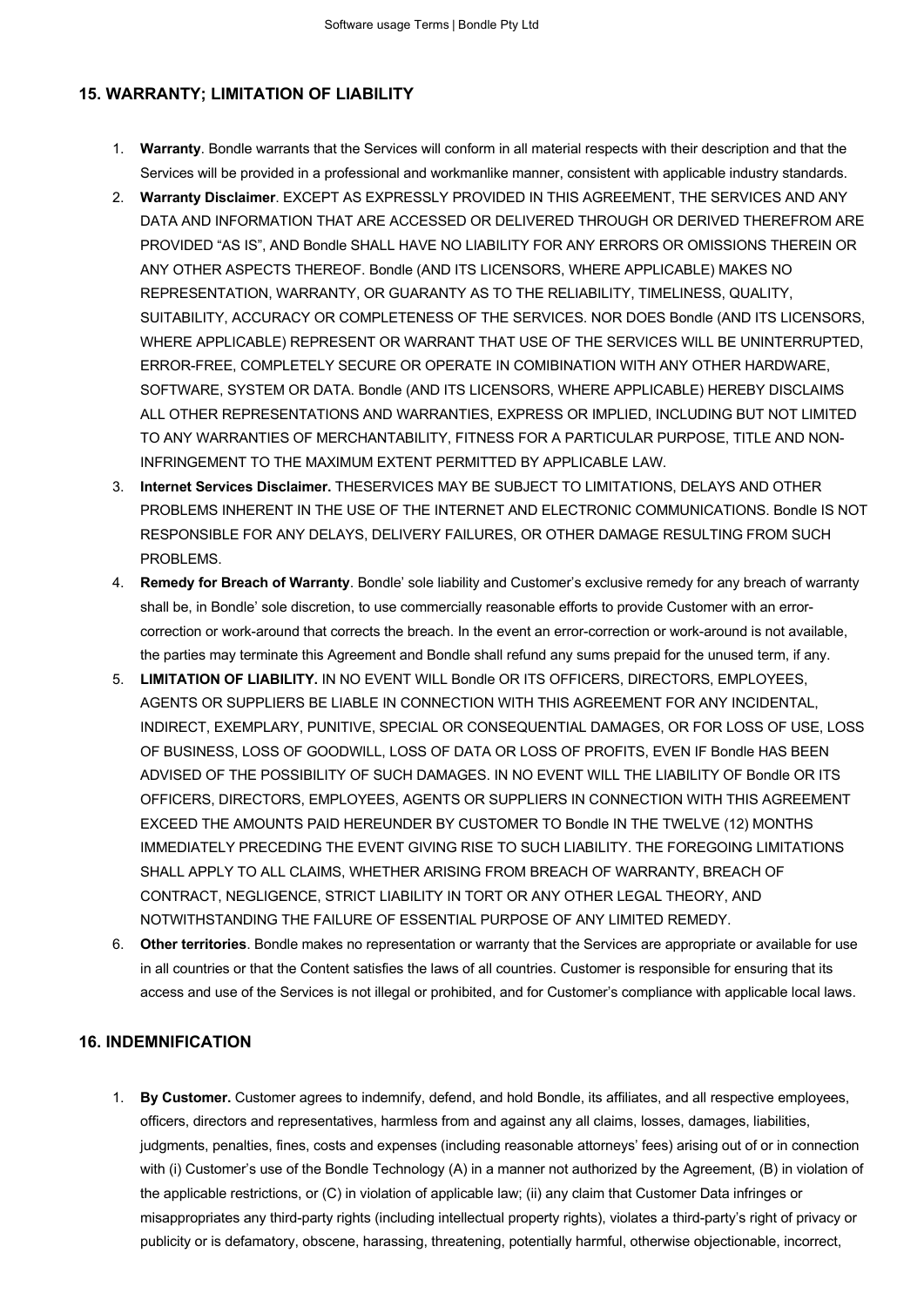misleading or unlawful in any way; and (iii) Customer's or User's negligence or willful misconduct.

- 2. **By Bondle**. Bondle agrees to indemnify, defend, and hold Customer, its affiliates, and all respective employees, officers, directors and representatives, harmless from and against any all claims, losses, damages, liabilities, judgments, penalties, fines, costs and expenses (including reasonable attorneys' fees) arising out of or in connection with any claim by a third party alleging that Bondle Technology, as provided by Bondle, infringes any intellectual property right. The foregoing notwithstanding, Bondle shall have no liability and no obligation to indemnify Customer if a claim (a) pertains to any part of the Bondle Technology that has been altered or modified by Customer without Bondle prior written approval or (b) is based on use of the Bondle Technology in combination with any item or technology not provided or otherwise authorized by Bondle, and there would be no basis for the claim but for the combination, or (c) arises as a result of the Customer's breach of the Agreement.
- 3. **Indemnification Procedures**. Each party's indemnification obligations hereunder shall be subject to (i) the indemnifying party receiving prompt written notice of the existence of any covered claim named in this Section 15, (ii) receiving full cooperation from the indemnified party in the defense and settlement of such claim, and (iii) allowing the indemnifying party to assume sole control, defense, and settlement of such covered claim. The indemnifying party shall not, without the prior written consent of the indemnified party, settle or compromise any covered claim, or consent to the entry of judgment of a covered claim against the indemnified party unless the indemnified party is unconditionally released.

#### **17. EXPORT COMPLIANCE**

- 1. **Export Compliance.** Customer is solely responsible for complying with all applicable export laws and regulations in its use of the Services. No part of the Services may be downloaded or otherwise exported or re-exported (i) into any country for which the United States has a trade embargo, (ii) to anyone on the U.S. Treasure Department's list of Specially Designated Nationals, which is currently maintained at http://www.treasury.gov/resource-Centre/sanctions/SND-List/Pages/default.aspx, or the U.S. Commerce Department's Denied Persons List, which is currently maintained at http://www.bis.doc.gov/dpl/thedeniallist.asp, or (iii) to any known end-user or for an known end-use related to the proliferation of nuclear, chemical or biological weapons or missiles, without first obtaining any export license or other approval that may be required by any American government agency having jurisdiction with respect to the transaction. Any diversion of the Services contrary to U.S. law is expressly prohibited.
- 2. **US Government**: If Bondle provides the Services to the US, and Customer is acquiring the Services by or on behalf of the US Government or as a US Government prime contractor or subcontractor (at any tier), the US Government's rights in relation to the Services and the other Bondle Technology are as set out in this Agreement and all other terms are expressly excluded. If Bondle does not provide the Services to the US, or the Services, the other Bondle Technology or this Agreement do not meet any requirements, or satisfy any needs, of the US Government, including any under the Federal Acquisition Regulation or the Defense Federal Acquisition Regulation Supplement, Customer is not authorised to access and use the Services and must immediately stop doing so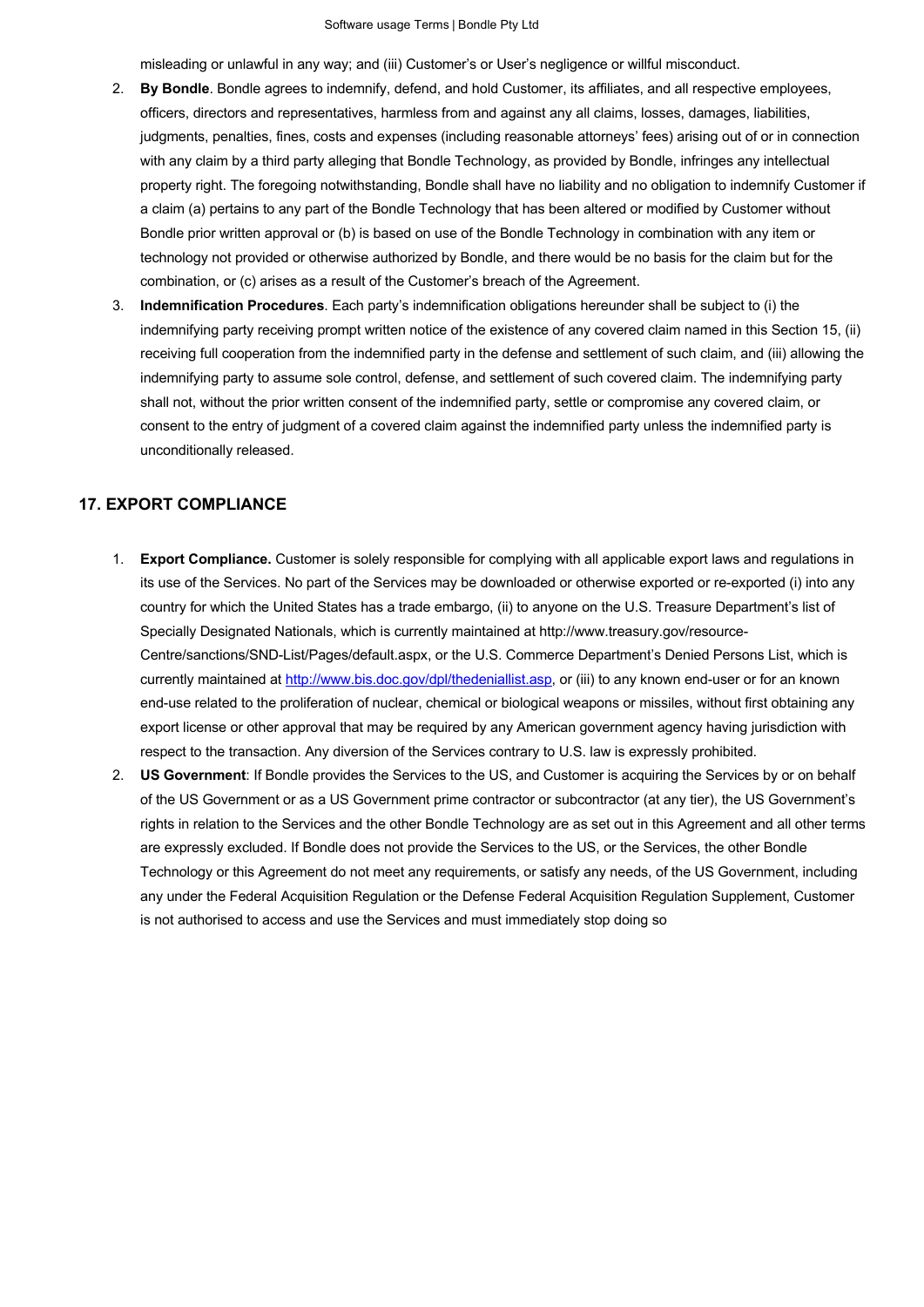#### **18. TERM AND TERMINATION**

1. This Agreement shall commence on the date Customer sets up an account and continues for successive periods of the subscription term set out in the applicable Plan (or if no term is set out, successive periods of one month), unless either party provides notice of termination at least thirty (30) days prior to the then-current term's expiration date, with such notice to be effective at the end of the then-current term.

#### 2. **Termination of Agreement**

- a. **Breach**. Unless otherwise stated, either party may terminate this Agreement if the other party breaches any material term or condition of this Agreement and fails to cure such breach within thirty (30) days after receipt of written notice of the same, or the breach is incapable of remedy. Customer's failure to timely pay all applicable Fees as they become due shall constitute a material breach of this Agreement. On termination by Bondle for Customer's breach of the Agreement, all outstanding invoices, as well as the remainder of all Fees for the remaining term of the Agreement will be immediately due and payable upon the termination date as liquidated damages, and not as a penalty ("Liquidated Fees"). Customer agrees that Bondle may charge such Liquidated Fees to Customer's credit card or otherwise bill Customer for such Liquidated Fees.
- b. Nonpayment by Customer. In addition to its rights under Section 17(b)(i), Bondle may suspend all Services to Customer if Customer is in default of any payment obligations. Bondle will provide seventy-two (72) hour notice of its intent to suspend Services under this provision. Customer will be charged for the Services during any period of suspension. Bondle reserves the right to impose a reactivation fee in the event Customer is suspended and thereafter reactivated after curing the delinquency or breach.
- c. Upon Bankruptcy. Either party may terminate this Agreement if the other party (i) ceases operation without a successor, or (ii) seeks protection under any bankruptcy, receivership, trust deed, creditors' arrangement, composition, or comparable proceeding, or if any such proceeding is instituted against such party.
- d. Effect of Termination. Upon expiration or termination of this Agreement, Bondle will cease providing the Services and Customer's rights under this Agreement shall automatically expire. Customer shall incur no further payment obligations under this Agreement other than any amounts outstanding as of the date of expiration or termination, provided that any Fees paid in advance are non-refundable except to the extent required by law. Customer shall immediately return, if instructed by Bondle, or destroy all Bondle' Confidential Information that is in Customer's possession. Neither party shall have any liability to the other or to any third party for the proper suspension or termination of the Agreement, as determined by the terms contained herein.
- e. Customer Data Removal; Data Retention Policies. At any time prior to [one month] after termination of the Services, Customer may download a copy of any Customer Data stored using the Services. Bondle does not warrant that the format of the Customer Data will be compatible with any particular software. It is Customer's obligation to remove all data from Bondle' servers, networks, and systems on or prior to the expiry of the [one month] period following termination. Customer also agrees and acknowledges that Bondle shall have no obligation to continue to store, and may therefore irretrievably delete, Customer Data following deletion of Customer Data by Customer and/or on expiry of the [one month] period following termination of the Services.
- 3. **Survival** parties' respective representations, warranties, and covenants, together with obligations of payment, indemnification, limitations of liability and any other terms contained herein which by their nature should survive, will survive the expiration, termination or rescission of this Agreement, and continue in full force and effect. The parties' respective obligations of confidentiality will survive the expiration, termination, or rescission of this Agreement.

### **19. MISCELLANEOUS PROVISIONS**

1. **Modification**. Customer agrees that Bondle may update or revise this Agreement, including without limitation, these Terms of Service, at any time by posting a revised version at www.Bondle.com. The revised Agreement shall be effective ninety (90) days after posting. By continuing to use or receive the Services after the effective date of any revisions to this Agreement, Customer agrees to be bound by the updated Agreement. If Customer disagrees with